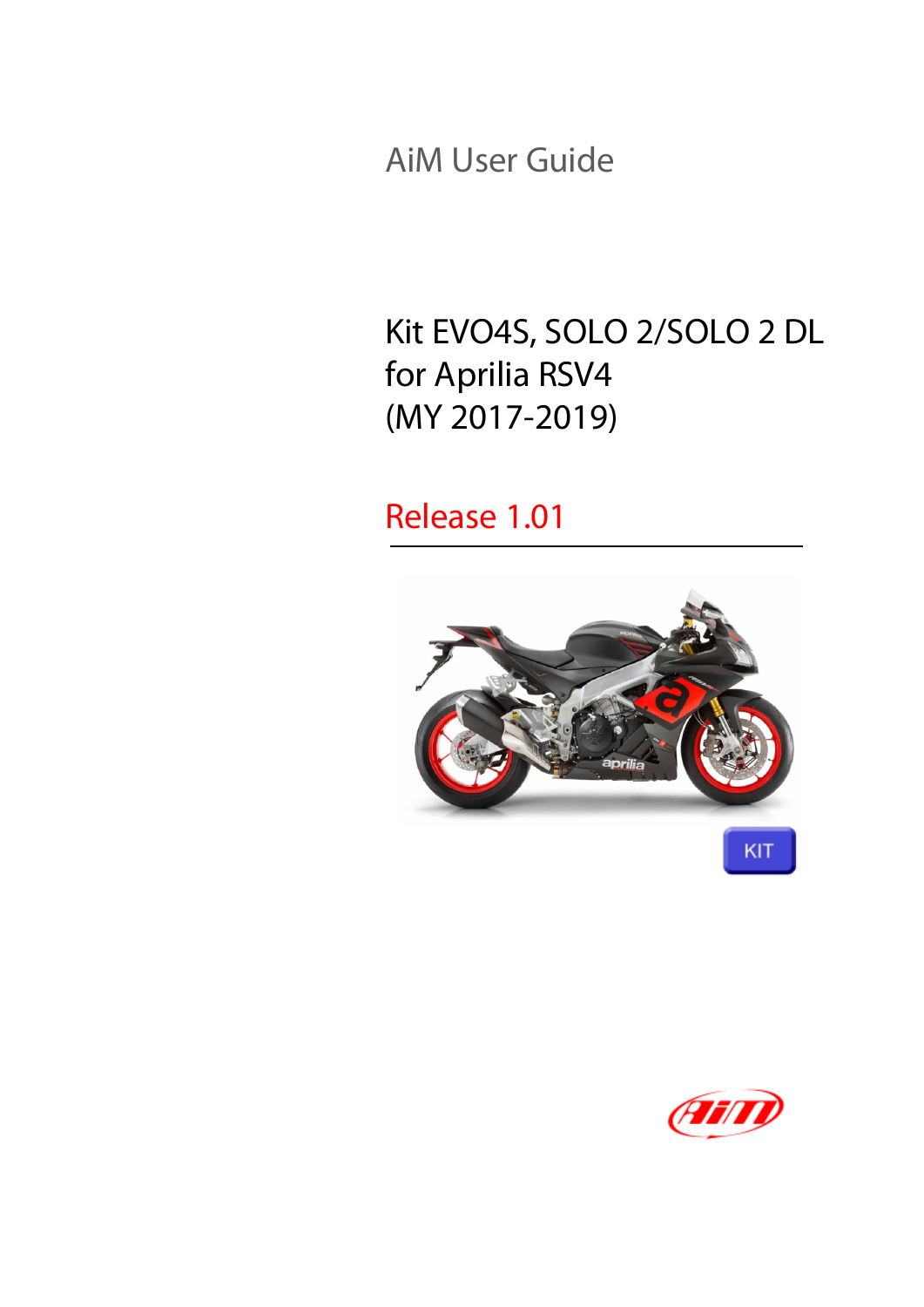

#### 1 Models and years

This manual explains how to connect EVO4S and SOLO 2 DL to the bike engine control unit (ECU).

Compatible models are:

• Aprilia RSV4 RR/RF from 2017 • Aprilia RSV4 1100 from 2019 • Aprilia Tuono V4 RR/Factory from 2017

**Warning**: for these models/years AiM recommends not to remove the stock dash. Doing so will disable some of the bike functions or safety controls. AiM Tech srl will not be held responsible for any consequences that may result from the replacement of the original instrumentation cluster.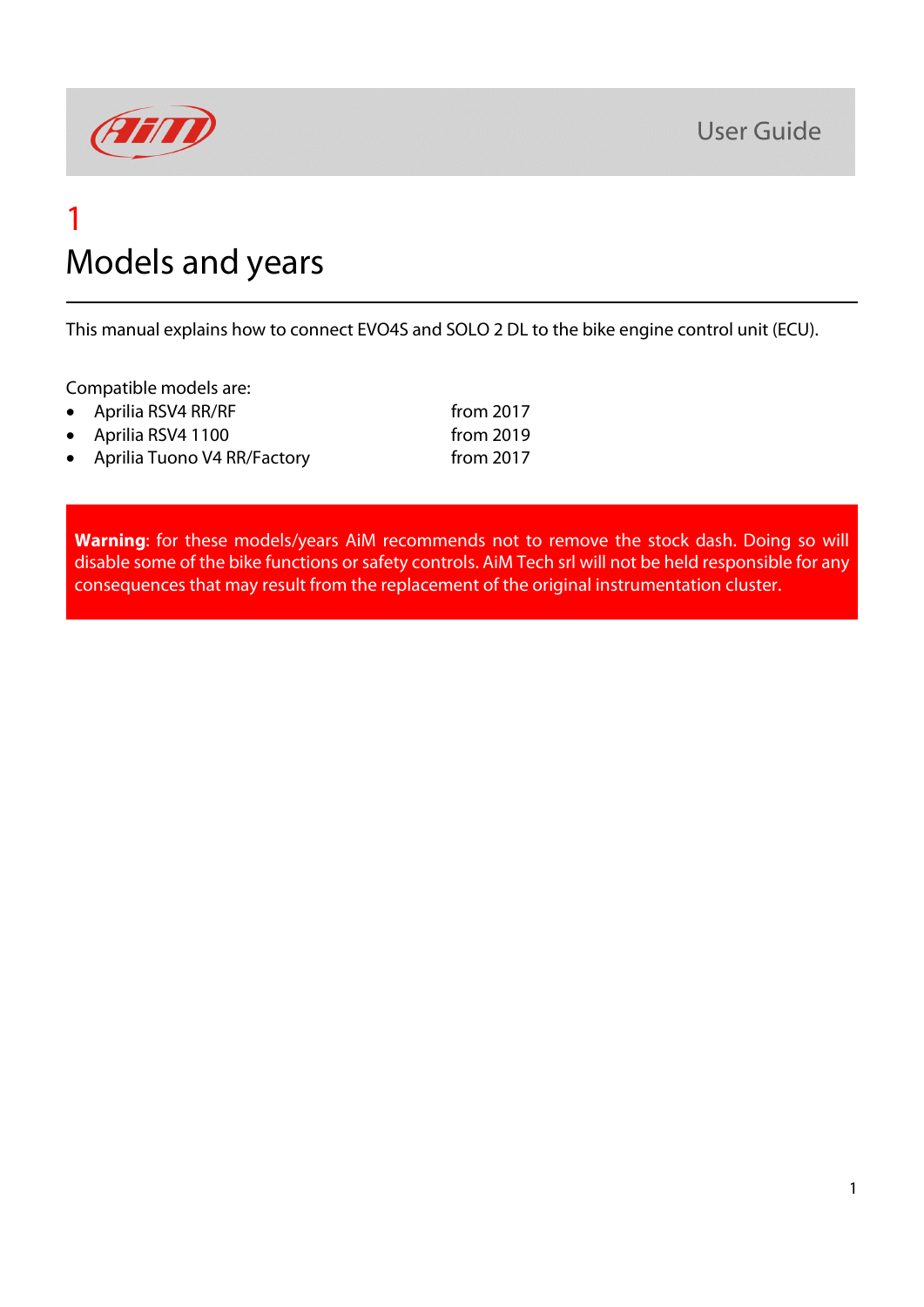



### 2 Kit content and part numbers

AiM developed a specific installation bracket for SOLO 2/SOLO 2 DL and a connection cable to the ECU for EVO4S/SOLO 2 DL.

# 2.1 Bracket for SOLO 2/SOLO 2 DL

Part number for **SOLO 2/SOLO 2 DL** installation bracket for **Aprilia RSV4** – shown below – is: **X46KSARSV40.**

Installation kit contains:

- 1 bracket (**1**)
- 1 allen screw with rounded head M8x45mm (**2**)
- 2 allen screws with flat head M4x10mm (**3**)
- 1 toothed washer (**4**)
- 1 rubber dowel (**5**)

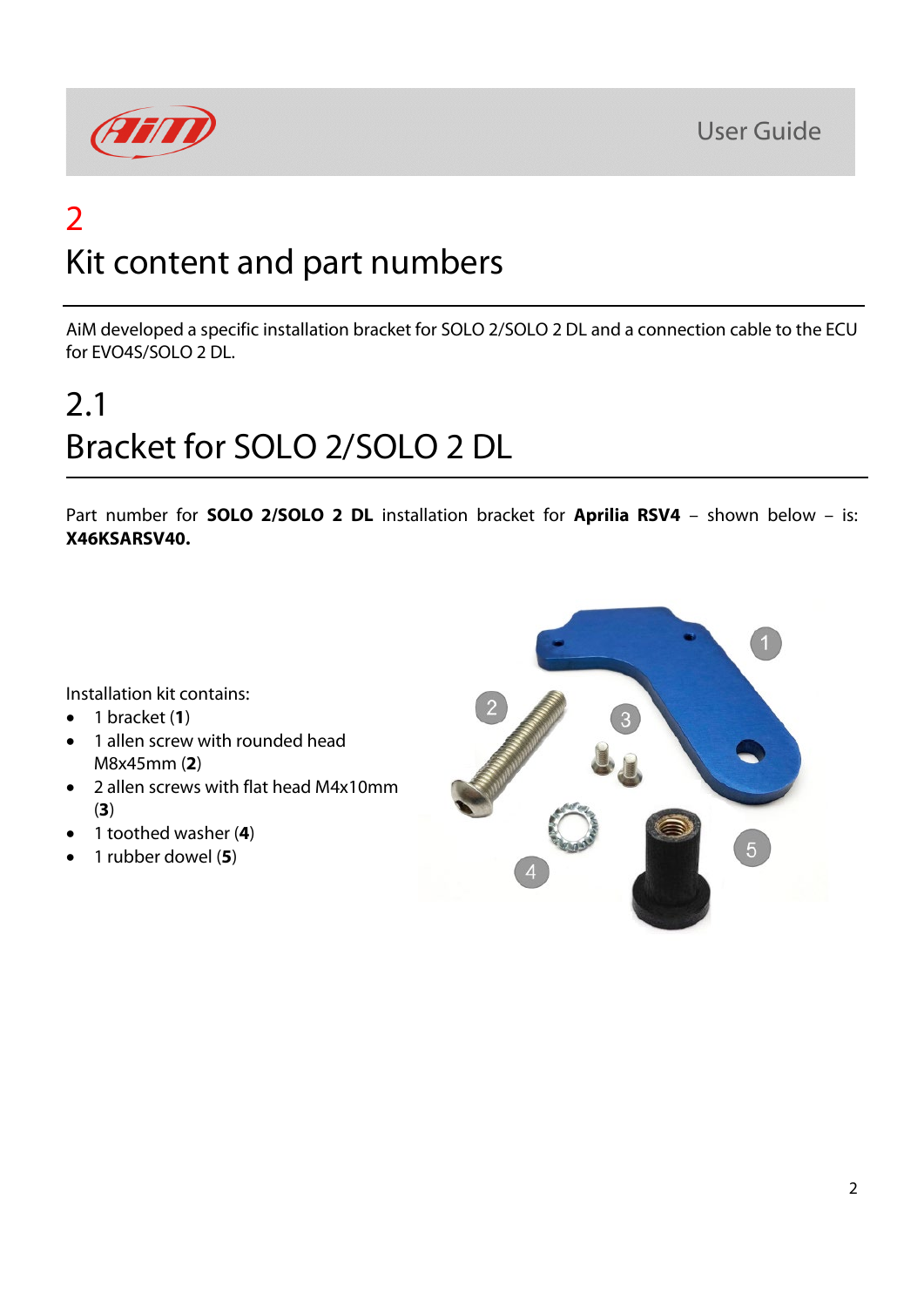**User Guide** 



## 2.2 AiM cable for EVO4S/SOLO 2 DL

Part number for **EVO4S/SOLO 2 DL** connection cable for **Aprilia RSV4** – shown below – is: **V02589090**.



Following image shows the cable constructive scheme:



Installation bracket and connection cable for SOLO 2 DL for BMW Aprilia RSV4 can be bought together. Part number: **V0258909CS.**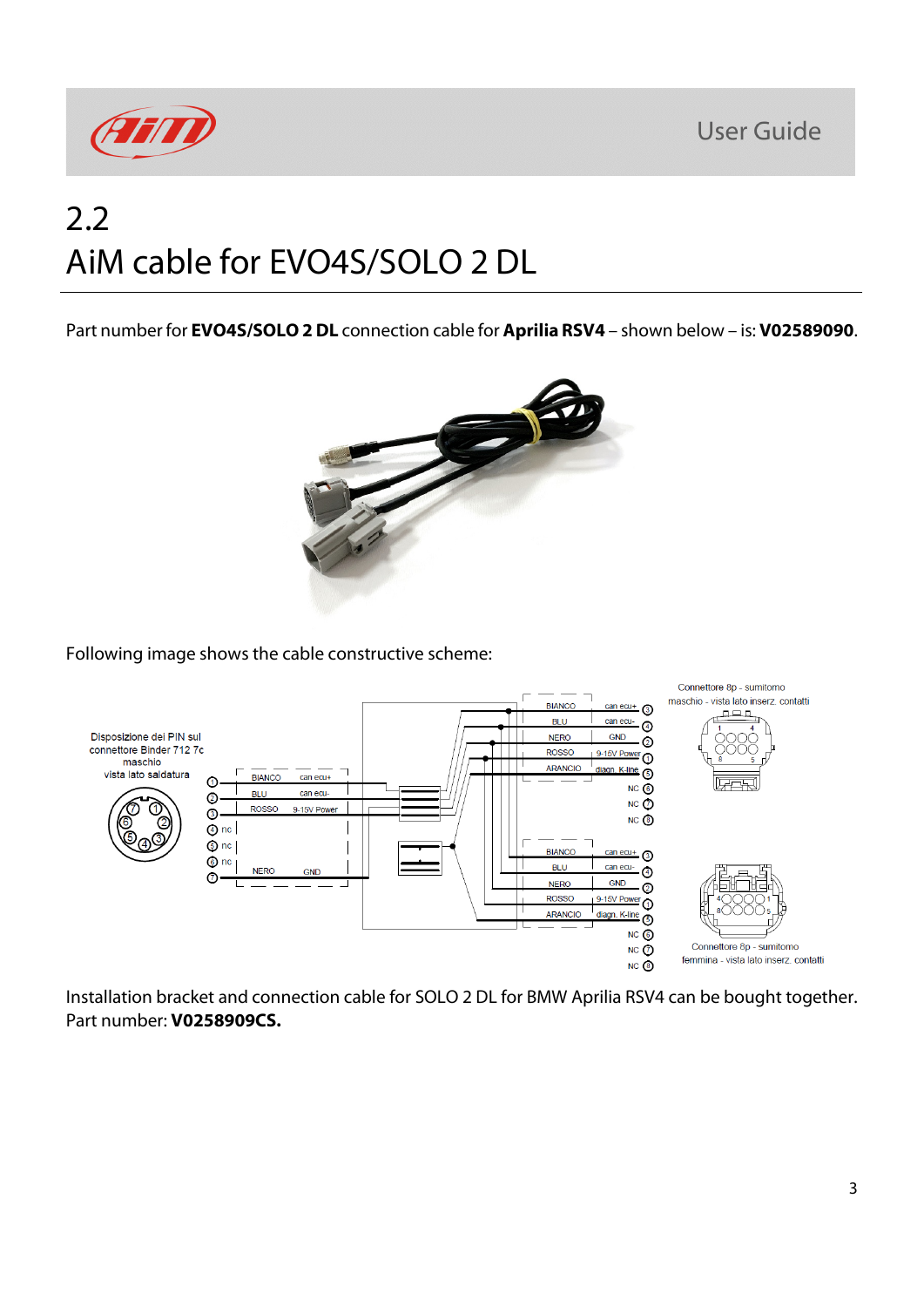



## 3 EVO4S/SOLO 2 DL connection

Aprilia RSV4 communication line is based on CAN protocol that can be reached through the dedicated connector for V4-MP module connection, placed on the bike left side.



## 4 Configuration with Race Studio 3

Before connecting EVO4S/SOLO 2 DL to the bike ECU, set all functions using the AiM software Race Studio 3. The parameters to set in the AiM device configuration section are ("ECU Stream" tab):

- ECU Manufacturer: **Aprilia**
	-
	- ECU Model: **RSV4\_APRC\_V4MP** (RS3 only)

After this first selection, enable/disable the 120Ohm resistor and the "Silent" mode on CAN Bus as follows, according to the used device:

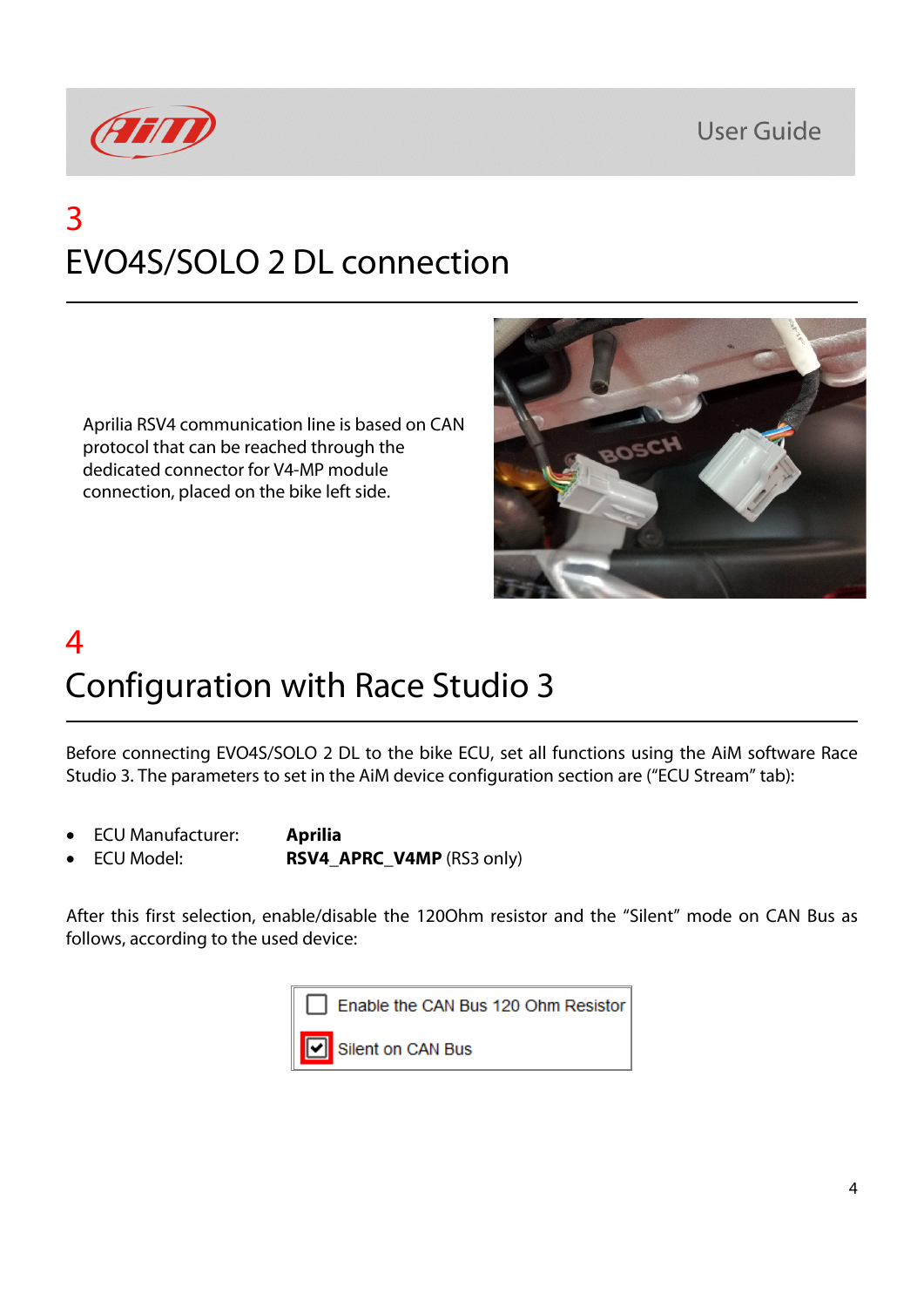



### 5 "Aprilia – RSV4\_APRC\_V4MP" protocol

Received channels by EVO4S/SOLO 2 DL configured with "Aprilia – RSV4\_APRC\_V4MP" protocol are:

| <b>CHANNEL NAME</b>    | <b>FUNCTION</b>                |
|------------------------|--------------------------------|
| <b>RSV4 RPM</b>        | <b>RPM</b>                     |
| <b>RSV4 GEAR</b>       | Active gear                    |
| <b>RSV4 BK SPEED</b>   | Vehicle speed                  |
| <b>RSV4 WH SPD F</b>   | Front wheel speed              |
| <b>RSV4 WH SPD R</b>   | Rear wheel speed Warning led   |
| <b>RSV4 ACC LONG</b>   | Longitudinal acceleration      |
| RSV4 ACC LAT           | Lateral acceleration           |
| <b>RSV4 ROLL RATE</b>  | <b>Roll rate</b>               |
| <b>RSV4 YAW RATE</b>   | Yaw rate Low fuel level        |
| <b>RSV4 ENG TEMP</b>   | Engine coolant temperature     |
| RSV4 Brake press       | <b>Brake pressure</b>          |
| RSV4 Baro              | <b>Barometric pressure</b>     |
| RSV4 MAP2 Target       | Manifold air pressure 2 target |
| RSV4 MAP1 Target       | Manifold air pressure 1 target |
| RSV4 MAP2              | Manifold air pressure 2        |
| RSV4 MAP1              | Manifold air pressure 1        |
| <b>RSV4 Advance</b>    | Ignition advance               |
| V4MP Lean angle        | Lean angle                     |
| RSV4 Pitch angle       | Pitch angle                    |
| RSV4 Roll angle        | Roll angle                     |
| <b>RSV4 PFANGCOR 1</b> |                                |
| <b>RSV4 PFANGCOR 2</b> |                                |
| <b>V4MP Throttle</b>   | Throttle position              |
| <b>RSV4 THRT HAND</b>  | Hand throttle position         |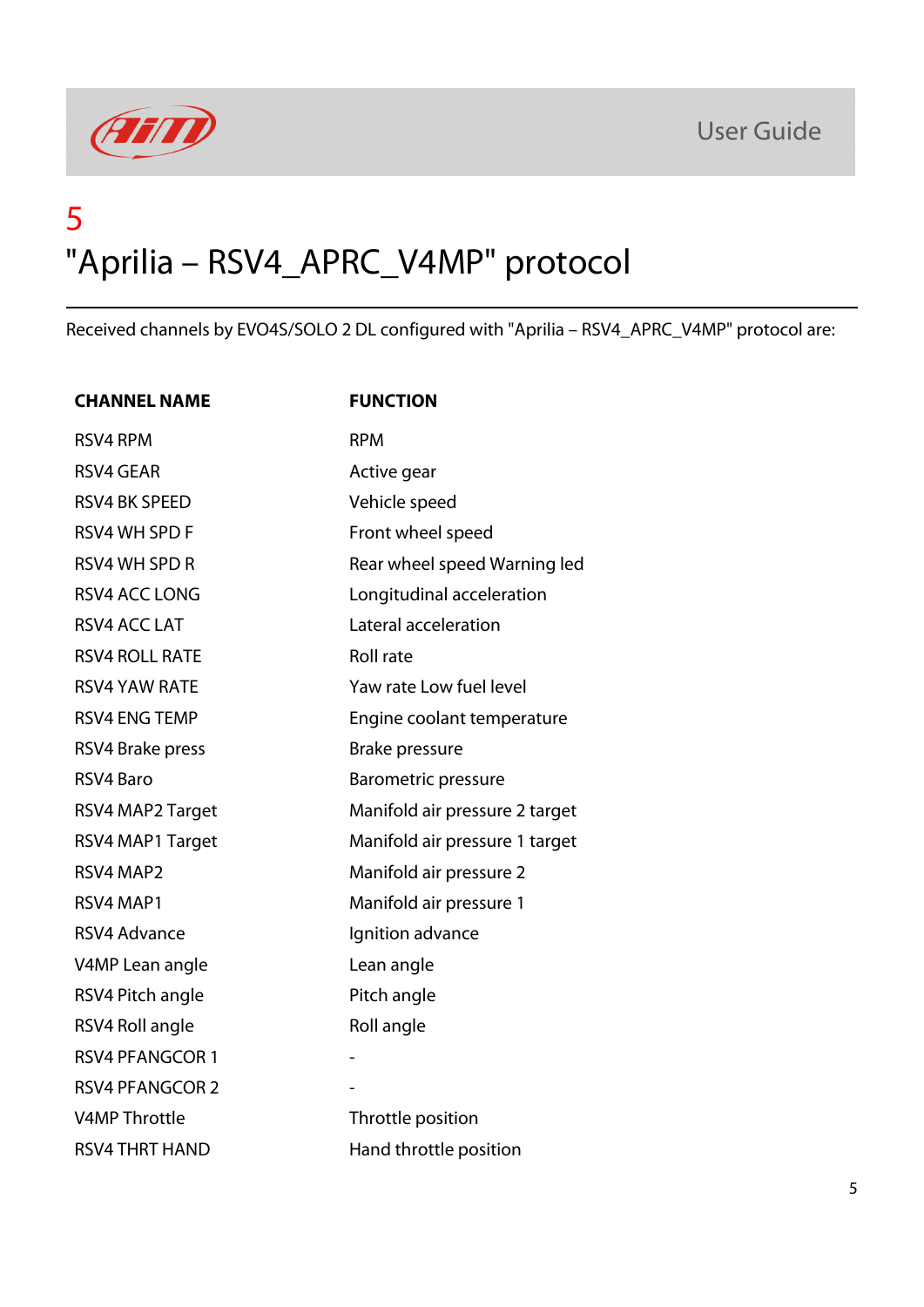

#### User Guide

RSV4 TPS1 Throttle position sensor 1 RSV4 TPS2 Throttle position sensor 2 V4MP Torque end Torque reduction V4MP Inj Time Injection time RSV4 Odometer **Odometer** Odometer RSV4 V BATT Battery voltage RSV4 Pit speed Pit limiter speed RSV4 ATC **ATC** – Aprilia traction control RSV4 AWC **AWC** – Aprilia wheel control RSV4 ALC ALC – Aprilia launch control RSV4 AQS On AQS on – Aprilia quick shift RSV4 Pit on Pit limiter on RSV4 Pit active **Pit limiter activated** V4MP ATC level **ATC level – Aprilia traction control** V4MP Speed Speed V4MP ABS int ABS intervention V4MP Slip Tyre slip RSV4 Sistfas - RSV4 Cntlostsync Lost syncs counter Cruise selector Cruise selector RSV4 ALC INT ALC intervention – Aprilia launch control RSV4 SEL MAP Map selector RSV4 WARNING Warning light RSV4 Urg serv Urgent service lamp RSV4 MIL Malfunctioning indicator lamp RSV4 TC INT Traction control intervention RSV4 FUEL LOW Low fuel level Set confirm Selection key RSV4 Tipover Tip over sensor TC menu set butt Set key RSV4 SIDE STAND Side stand led